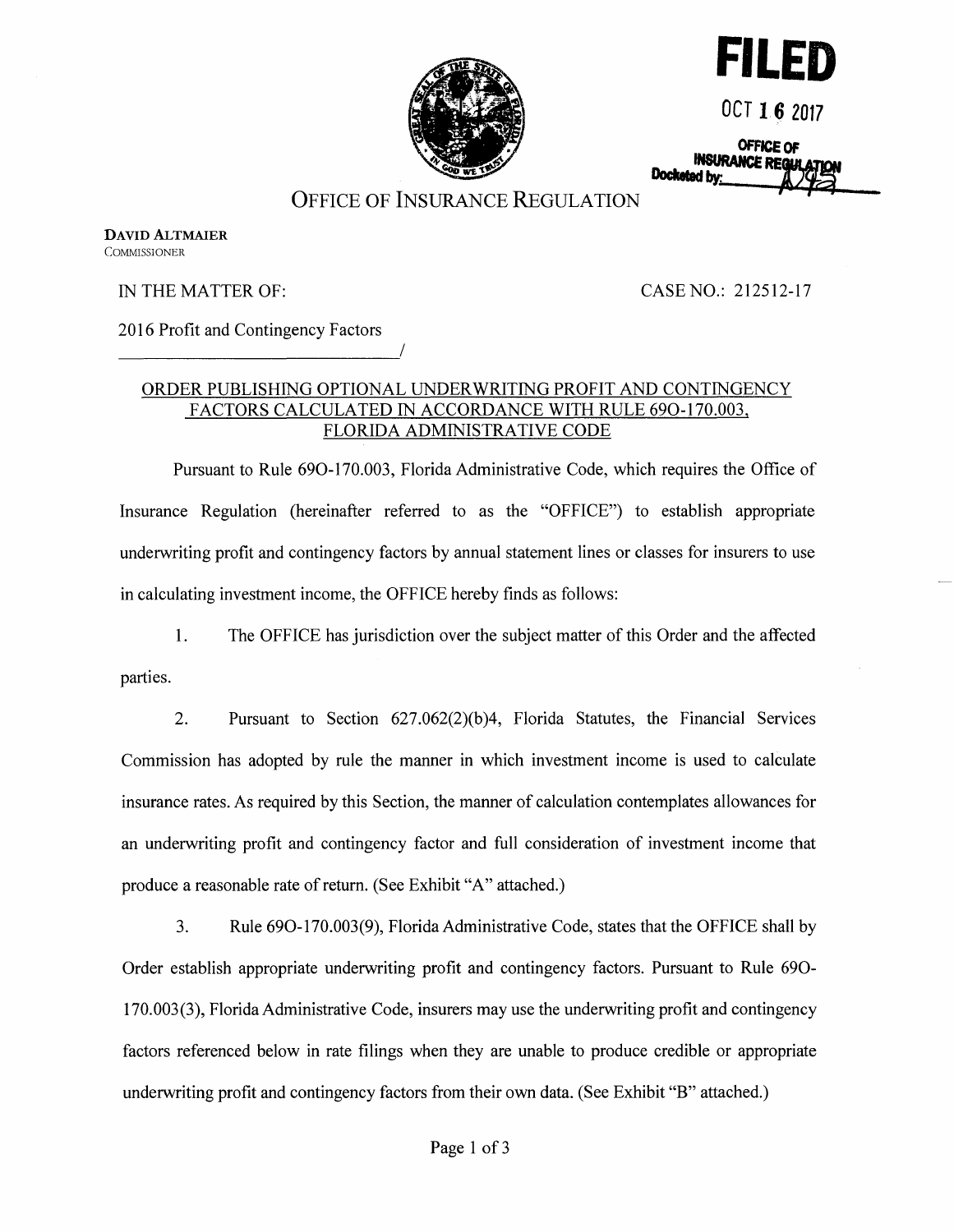4. The following underwriting profit and contingency factors were properly derived

by the OFFICE using available and actuarially reasonable industry data:

|                                  |                                             | 2016 P&C      |
|----------------------------------|---------------------------------------------|---------------|
| <b>LINE OF BUSINESS</b>          |                                             | <b>FACTOR</b> |
| <b>ALLIED LINES</b>              |                                             | 3.8%          |
| <b>BOILER &amp; MACHINERY</b>    |                                             | 2.1%          |
| <b>BURGLARY &amp; THEFT</b>      |                                             | 4.0%          |
| COMMERCIAL AUTO LIABILITY        |                                             | 0.6%          |
| COMMERCIAL AUTO PHYSICAL DAMAGE  |                                             | 4.9%          |
|                                  | COMMERCIAL MULTIPLE PERIL (BUSINESS OWNERS) | 1.8%          |
| <b>CREDIT</b>                    |                                             | 3.9%          |
| <b>EARTHQUAKE</b>                |                                             | $3.7\%$       |
| <b>FARMOWNERS</b>                |                                             | 4.2%          |
| <b>FIDELITY</b>                  |                                             | 2.3%          |
| FINANCIAL GUARANTY               |                                             | 5.0%          |
| <b>FIRE</b>                      |                                             | 3.8%          |
| <b>HOMEOWNERS</b>                |                                             | 4.2%          |
| <b>INLAND MARINE</b>             |                                             | 3.8%          |
|                                  | MEDICAL MALPRACTICE - CLAIMS MADE           | $-2.8%$       |
|                                  | MEDICAL MALPRACTICE - OCCURRENCE            | $-7.9\%$      |
| MORTGAGE GUARANTY                |                                             | 0.8%          |
| OTHER LIABILITY - CLAIMS MADE    |                                             | $-3.3\%$      |
| OTHER LIABILITY - OCCURRENCE     |                                             | $-4.3%$       |
| PRODUCTS LIABILITY - CLAIMS MADE |                                             | $-8.2%$       |
| PRODUCTS LIABILITY - OCCURRENCE  |                                             | $-6.3\%$      |
| <b>SURETY</b>                    | st.                                         | 3.3%          |

Pursuant to these findings, it is HEREBY ORDERED:

The underwriting profit and contingency factors set out specifically in paragraph 4 herein are determined to be the appropriate underwriting profit and contingency factors by annual statement line or class, which may be used in all future rate filings submitted to the OFFICE. These factors replace any factors previously in effect and will remain in effect until a future order supersedes them.

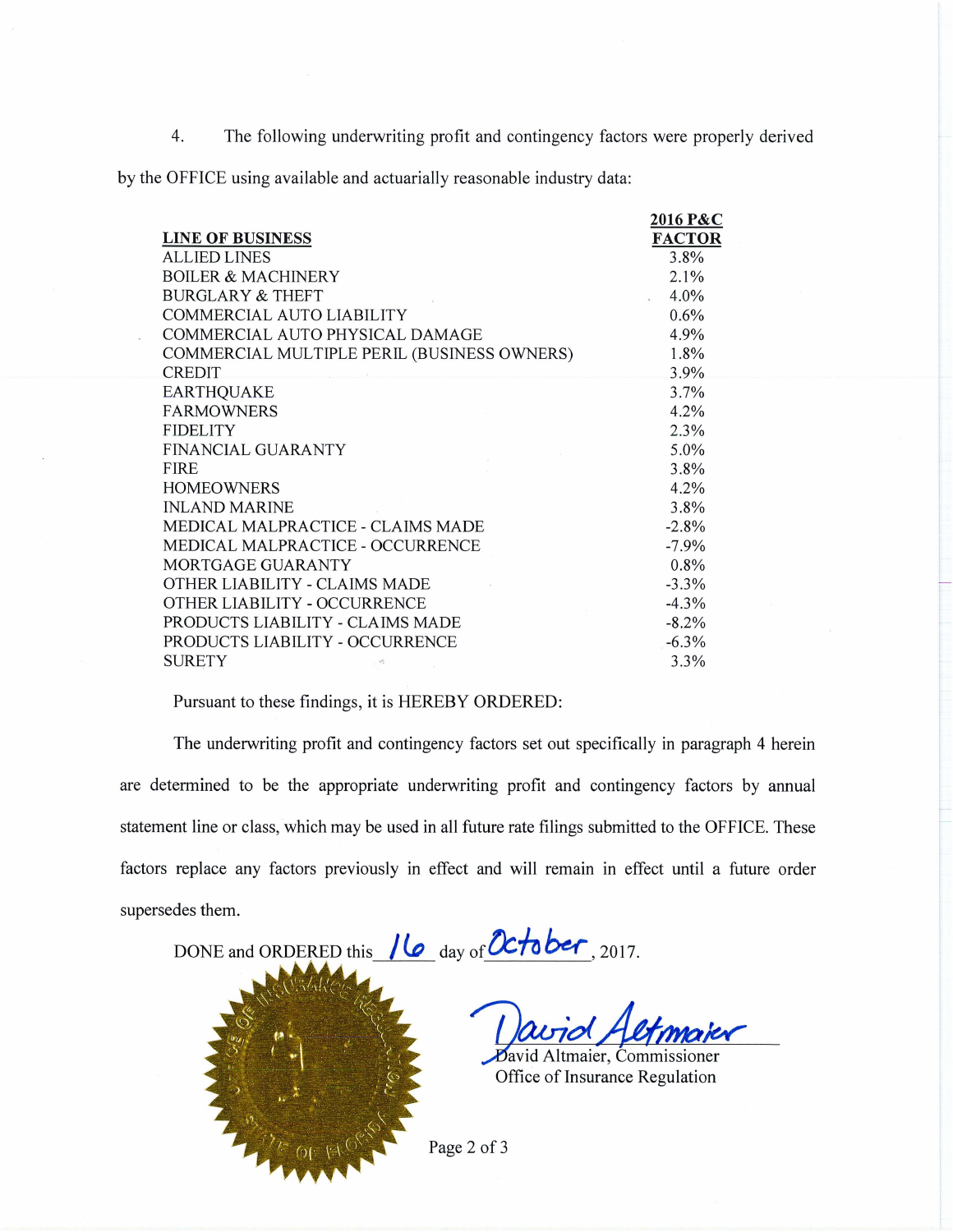# COPIES FURNISHED TO:

# *All Property & Casualty Insurance Carriers*

 $\bar{\mathcal{A}}$ 

 $\sim 10^6$ 

 $\mathcal{L}^{\text{max}}_{\text{max}}$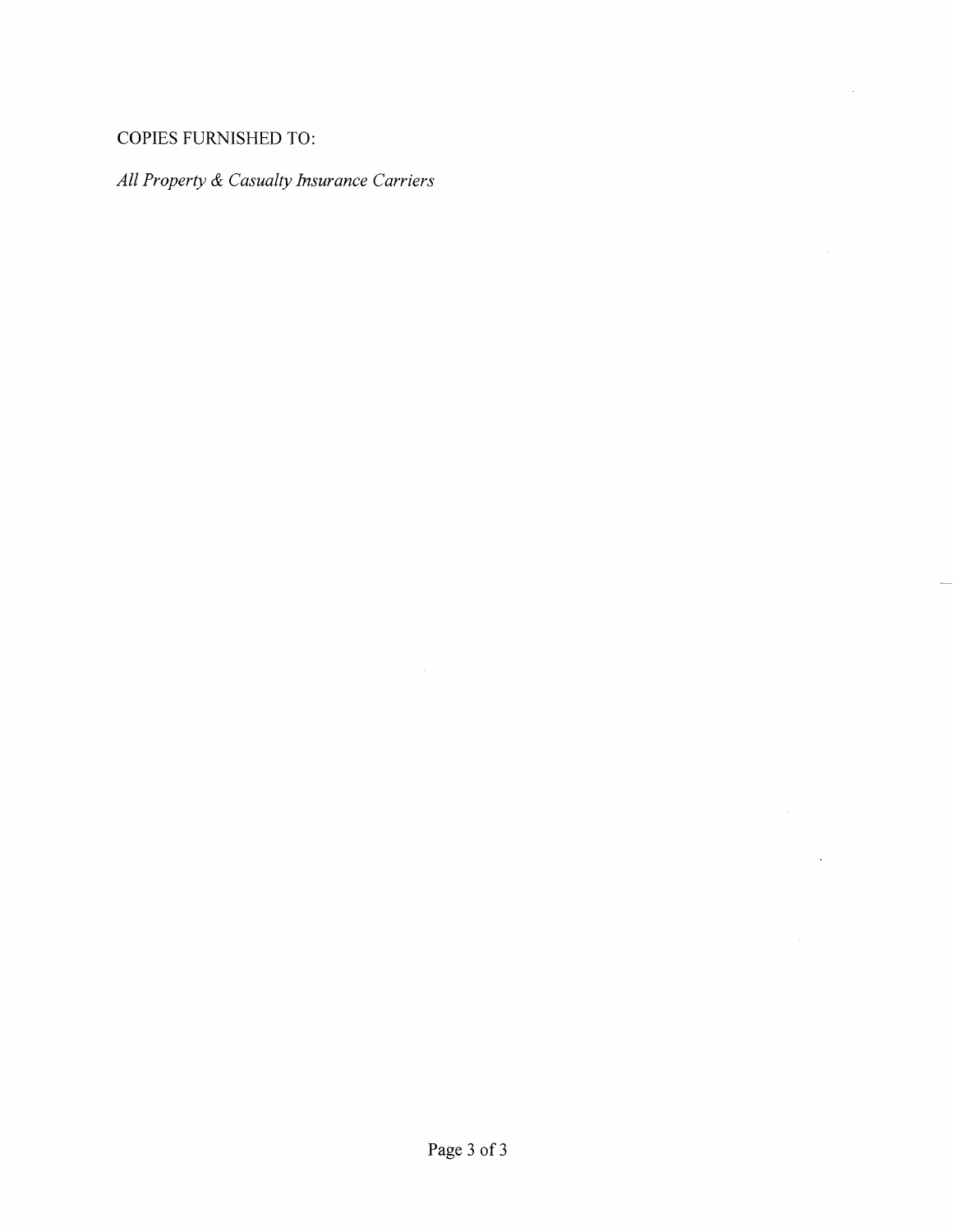#### **Section 627.062, Florida Statutes - Rate standards**

(2) As to all such classes of insurance:

(b) Upon receiving a rate filing, the office shall review the filing to determine if a rate is excessive, inadequate, or unfairly discriminatory. In making that determination, the office shall, in accordance with generally accepted and reasonable actuarial techniques, consider the following factors:

4. Investment income reasonably expected by the insurer, consistent with the insurer's investment practices, from investable premiums anticipated in the filing, plus any other expected income from currently invested assets representing the amount expected on unearned premium reserves and loss reserves. The commission may adopt rules using reasonable techniques of actuarial science and economics to specify the manner in which insurers calculate investment income attributable to classes of insurance written in this state and the manner in which investment income is used to calculate insurance rates. Such manner must contemplate allowances for an underwriting profit factor and full consideration of investment income that produces a reasonable rate of return; however, investment income from invested surplus may not be considered.

# **Exhibit A**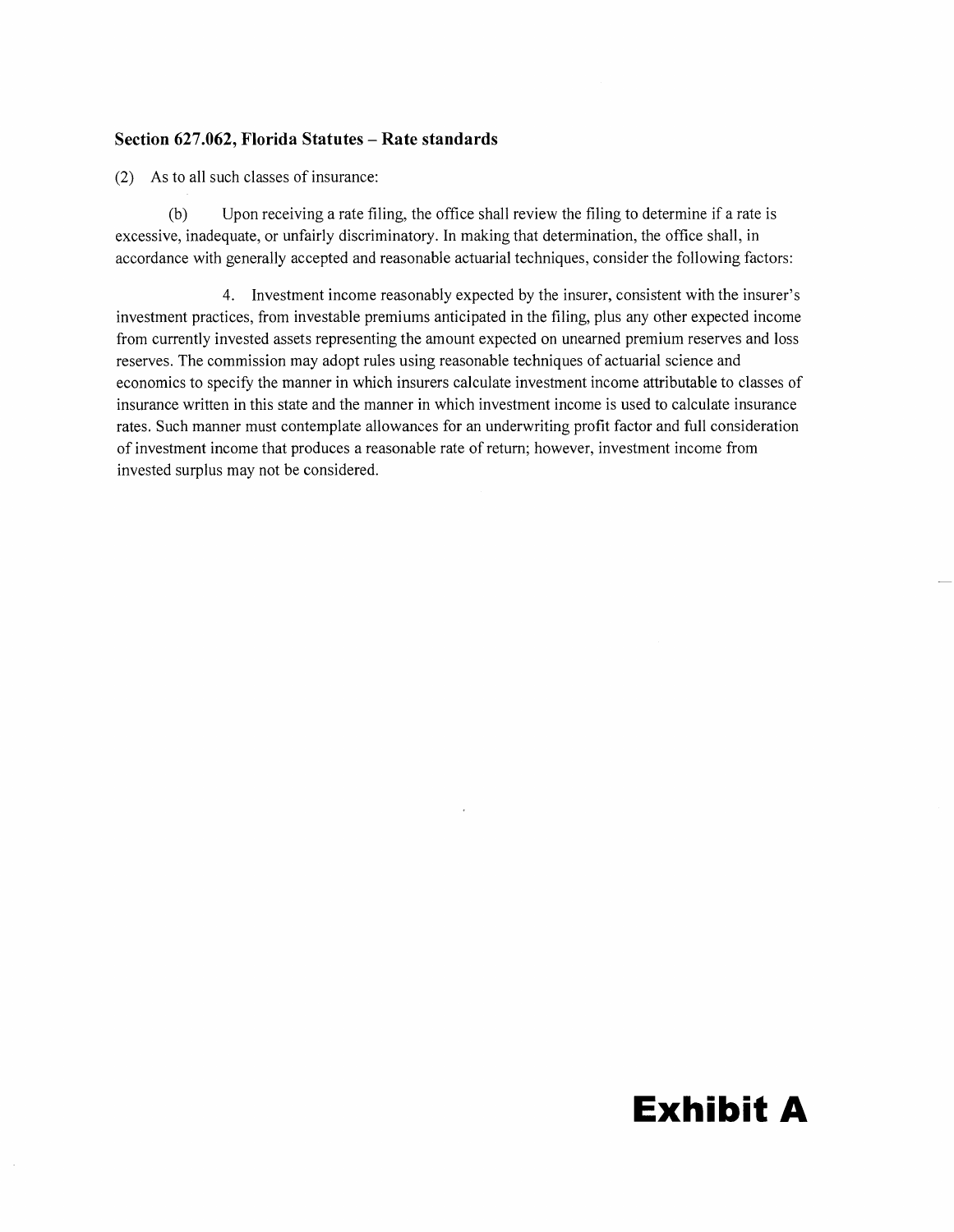#### **690-170.003 Calculation of Investment Income.**

(1) The purpose of this rule is to specify the manner in which insurers shall calculate investment income attributable to insurance policies written in Florida and the manner in which such investment income is used in the calculation of insurance rates by the development of an underwriting profit and contingency factor compatible with a reasonable rate of return.

(2) As used herein:

(a) "Insurance" means all classes of insurance subject to Section 627.062, F.S.

(b) "Subline" means a type of insurance uniquely identified for purposes of establishing rates under Section 627.062, F.S.

(c) "Property insurance subline" means insurance as defined in Section 624.604, F.S.

( d) Insurer includes rating organizations licensed in Florida.

( e) An underwriting profit and contingency factor can be positive or negative.

(3) Each insurer shall determine separately for each subline of insurance the expected patterns of loss payments over time associated with insurance written in Florida. The determination shall be made using Florida accident year or policy year loss payment patterns, and must fairly represent the insurance loss transaction of the insurer. If Florida data is not credible or is inappropriate, the insurer may exercise reasonable actuarial judgment in utilizing other relevant data or procedures or may use the underwriting profit and contingency factors referred to in subsection (9) of this rule.

(4) Each insurer shall determine  $Y_A$ , the expected investment income yield on invested assets representing unearned premium and loss reserves. The expected investment income yield,  $Y_A$ , shall be calculated using the quantities and formula below:

$$
Y_A = Y_N W_N + Y_o W_o
$$

Where:

- $Y_{N}$  = Expected investment income yield on assets newly invested or reinvested during the time the new rates are expected to be in effect.
- $Y<sub>0</sub>$  = Expected investment income yield on assets invested prior to the time the new rates are expected to be in effect.
- $W_N$  = Proportion of assets, held during the time the new rates are expected to be in effect, that is expected to be newly invested or reinvested.

 $W_0 = 1 - W_N$ 

The above expected investment income yield,  $Y_A$ , shall be used for purposes of this rule unless evidence is presented that this quantity is not the investment income yield reasonably expected by the insurer.

(5) Separately for each subline, each insurer shall, using the average date of premium remittance by the insured, determine the discounted value of the expected loss payment pattern determined in subsection (3) using the expected investment income yield,  $Y_A$ , calculated in subsection (4). The undiscounted pattern minus the discounted pattern for each subline is to be expressed as a percent of the expected subline premium that is associated with the series of loss payments over time. This difference is the investment income opportunity associated with the subline.

(6) The investment income opportunities calculated in subsection (5) shall be used as follows to develop the underwriting profit allowance, to be used in rate filings:

(a) Select and specify the underwriting profit and contingency factor to be used in rate filings for the property insurance subline with the smallest investment income opportunity as calculated in subsection (5). If an insurer does not write property insurance in Florida, it shall use relevant data for such property insurance subline from areas other than Florida or shall use industry data, as determined by reasonable actuarial judgment. The selected underwriting profit and contingency factor is presumed to give due recognition to property insurance investment income. An underwriting profit and contingency factor greater than the quantity five percent is prima facie evidence of an excessive expected rate of return and unacceptable, unless supporting evidence is presented demonstrating that an underwriting profit and contingency factor included in the filing that is greater than this quantity is necessary for the insurer to earn a reasonable expected rate of return. In such case, the criteria presented in subsection (7) shall be used by the Office of Insurance Regulation in evaluating this supporting evidence.

(b) Determine the investment income differential between the property insurance sub line and any other sub line by subtracting the investment income opportunity for the property insurance subline as calculated in subsection (5) from the investment income opportunity for any other subline as calculated in subsection (5).

(c) The underwriting profit and contingency factor for any subline other than that specified in paragraph (6)(a) shall be the